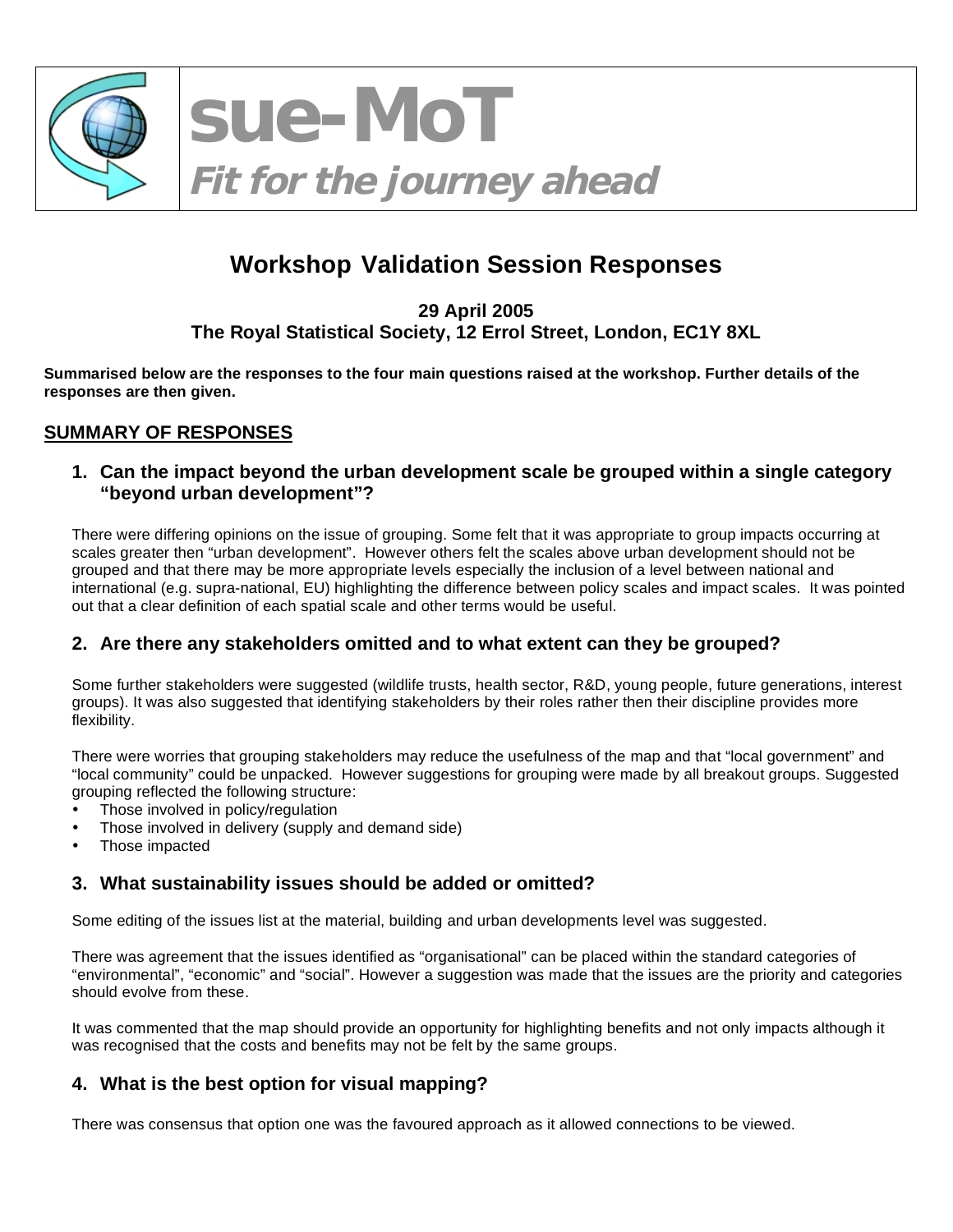Given the complexity of the map it was felt that multiple visual devices should be employed including: different line thickness, different colours, different shapes and icons. The accessibility issues linked to visualisation were highlighted such as for users with colour blindness.

It was suggested that the map could be used for benchmarking and for identifying relevant tools.

#### **ACKNOWLEDGMENTS**

Sue-MoT would like to thank all those who attended the workshop for their valuable insights and contributions.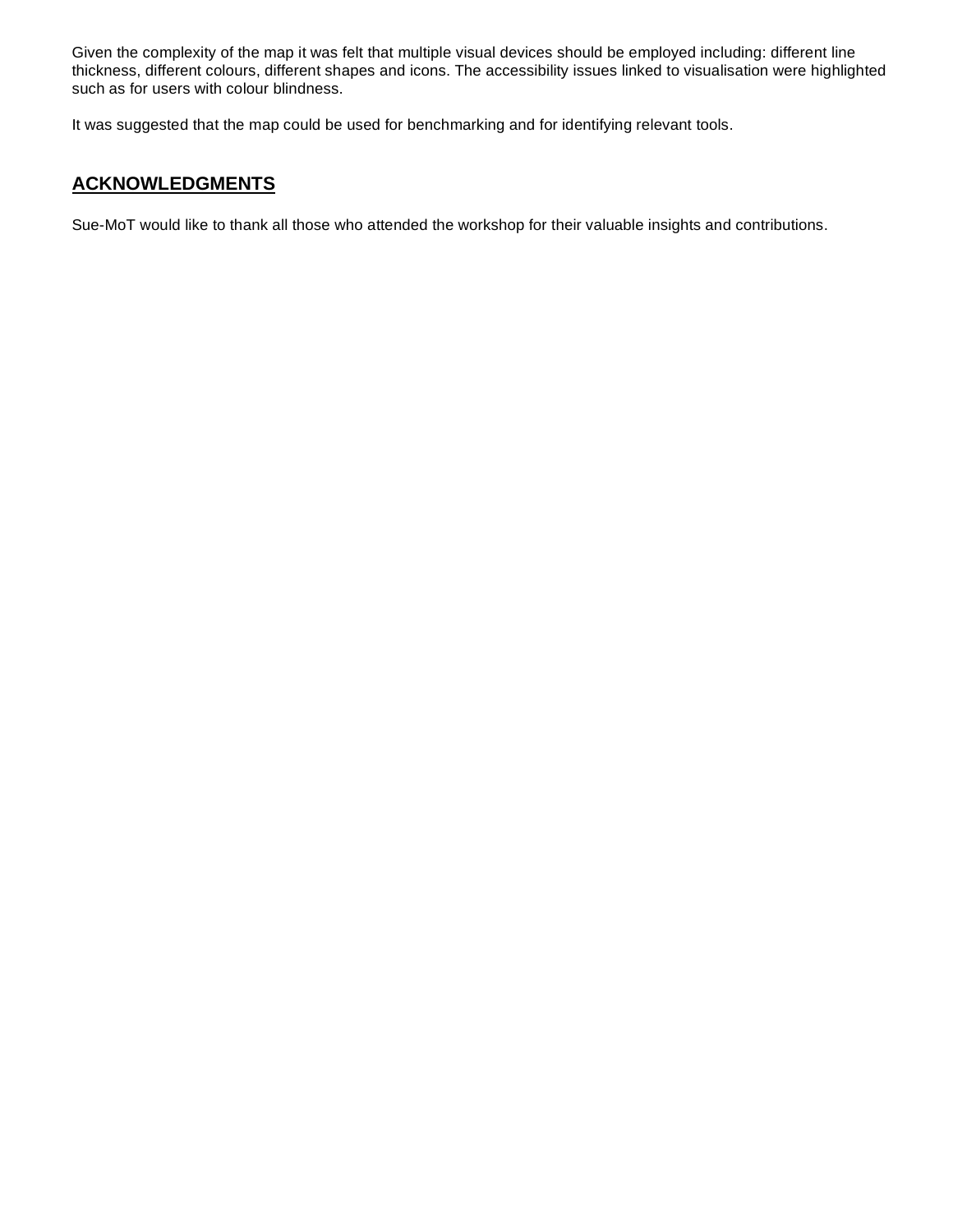#### **DETAILS OF RESPONSES**

#### *QUESTION 1*

#### **Can the impact beyond the urban development scale be grouped within a single category "beyond urban development"?**

| Group 1                    | Group 2                     | Group 3                      | Group 4                           |
|----------------------------|-----------------------------|------------------------------|-----------------------------------|
| Suggestion that at a       | Suggestion to have the      | There are a range of         | Scales depend on the type         |
| regulatory point of view   | following levels:           | impacts greater then         | of space: i.e. political,         |
| adopted-something          |                             | urban. These could be        | physical with impacts             |
| between national and       | Local                       | grouped.                     | moving upwards through            |
| international              | Regional                    |                              | scales and policy moving          |
|                            | National                    | Grouping will lead to better | downwards through the             |
| What do we mean by         | EU or Supernational         | understanding of them.       | scale.                            |
| urban or city?             | Global                      |                              |                                   |
|                            |                             | Not necessarily a demand     | There is also a cross             |
| Do we mean local           | "Local" includes boroughs   | to analyse impacts           | influence between policy          |
| boundary?                  | and districts and the       | between such categories.     | and the levels at which           |
|                            | grouping of urban           |                              | impacts are recorded. This        |
| We need a clear definition | development and city level. |                              | is reflected in the               |
|                            |                             |                              | measurement frameworks            |
|                            | Levels should be matched    |                              |                                   |
|                            | to impacts.                 |                              | Keep scale distinctions at        |
|                            |                             |                              | least between global and          |
|                            |                             |                              | national                          |
|                            |                             |                              |                                   |
|                            |                             |                              | Probably keep regional as<br>well |
|                            |                             |                              | May need flexibility at           |
|                            |                             |                              | region/nation level               |
|                            |                             |                              |                                   |
|                            |                             |                              | Are scales right for all 3        |
|                            |                             |                              | sustainability dimensions?        |
|                            |                             |                              | Probably                          |
|                            |                             |                              |                                   |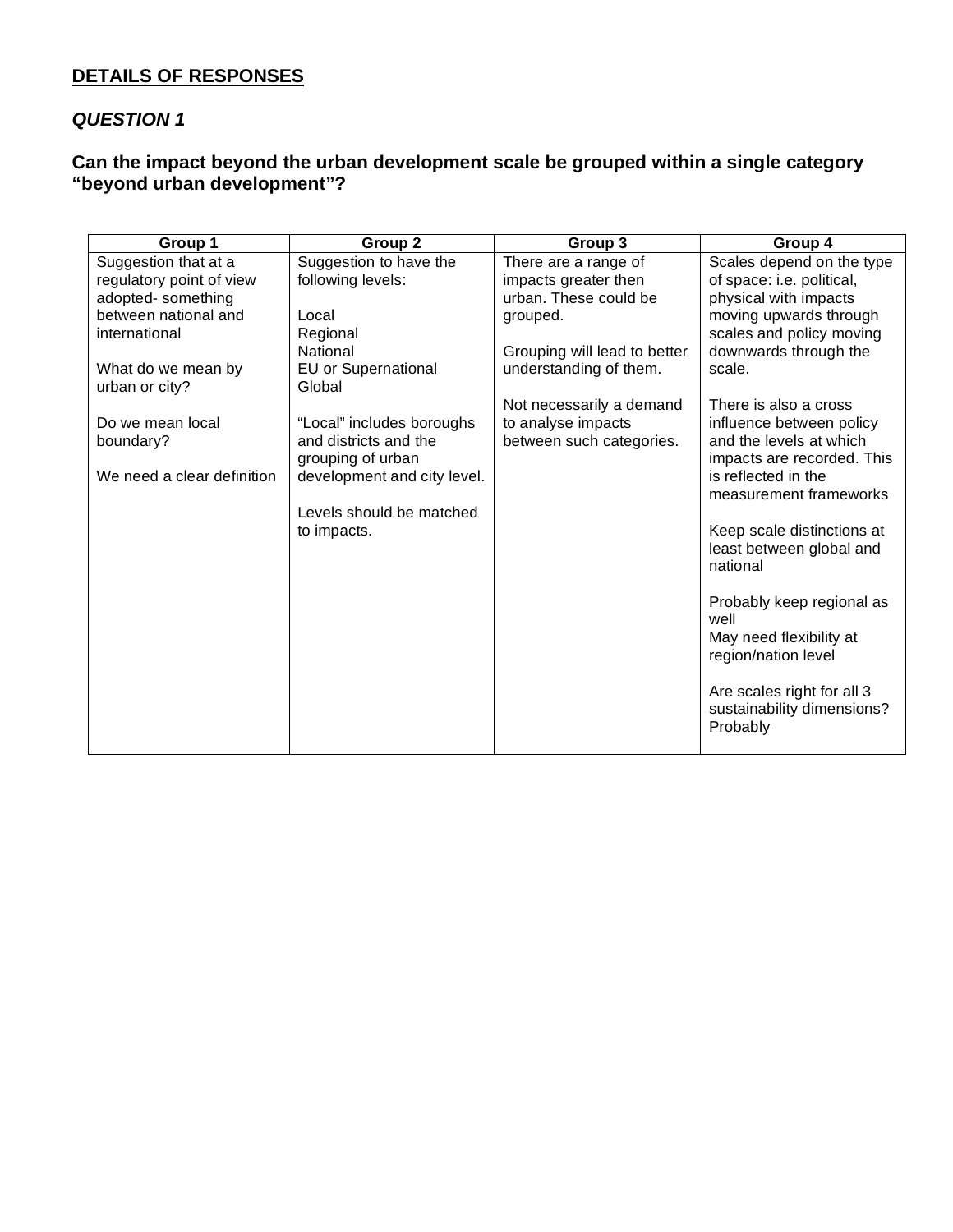## *QUESTION 2*

## **Are there any stakeholders omitted and what extent can they be grouped?**

| Group 1                       | Group <sub>2</sub>                               | Group 3                                   | Group 4                                  |
|-------------------------------|--------------------------------------------------|-------------------------------------------|------------------------------------------|
| Health care sector            | Stakeholders should go                           | Add:                                      | Suggest use of role based                |
|                               | through a front-end to                           | Young people                              | terms rather than discipline             |
| Break local government        | identify issue/problem then                      | Future generations                        |                                          |
| into local authority function | enter the map.                                   |                                           | List of roles will never be              |
| (e.g. local health, planning, |                                                  | <b>Grouping Options:</b>                  | complete                                 |
| etc)                          | Should get same (equal)                          | 1)                                        |                                          |
| Wildlife trust                | information from the map<br>for all stakeholders | <b>Those Regulating</b><br>Those Involved | Single person may have<br>multiple roles |
|                               |                                                  | Those Impacted                            |                                          |
| More definition (glossary)    | Add:                                             |                                           | Add terms like scientist,                |
|                               | researchers / academics                          | 2)                                        | funder                                   |
| Would aggregating the         | <b>NGOs</b>                                      | Global                                    |                                          |
| stakeholders reduce the       | Health care                                      | Community                                 | What does producer                       |
| usefulness of the map         |                                                  | Personal                                  | mean?                                    |
|                               | Alter:                                           |                                           |                                          |
| Get full list and then could  | Disaggregate the local                           | 3)                                        | Identify community better                |
| aggregated later              | authority level                                  | Supply                                    |                                          |
|                               |                                                  | Demand                                    | Add different interest                   |
|                               | Grouping options:                                |                                           | groups                                   |
|                               | 1)<br>"personal"                                 |                                           | Need better identification               |
|                               | "community"                                      |                                           | of public                                |
|                               | etc                                              |                                           |                                          |
|                               |                                                  |                                           |                                          |
|                               | 2)                                               |                                           | <b>Grouping Options:</b>                 |
|                               | "Project team"                                   |                                           | 1)<br>Allow for arbitrary                |
|                               | "receptors / impacted"                           |                                           | grouping. Tree hierarchy is              |
|                               | "government"                                     |                                           | too rigid                                |
|                               | "citizen"                                        |                                           |                                          |
|                               |                                                  |                                           | 2)                                       |
|                               | 3)<br>"supply"                                   |                                           | Primary stakeholder                      |
|                               | "demand"                                         |                                           | Secondary stakeholder                    |
|                               |                                                  |                                           | Tertiary stakeholder                     |
|                               |                                                  |                                           |                                          |
|                               |                                                  |                                           | 3)                                       |
|                               |                                                  |                                           | 'Importance' role                        |
|                               |                                                  |                                           |                                          |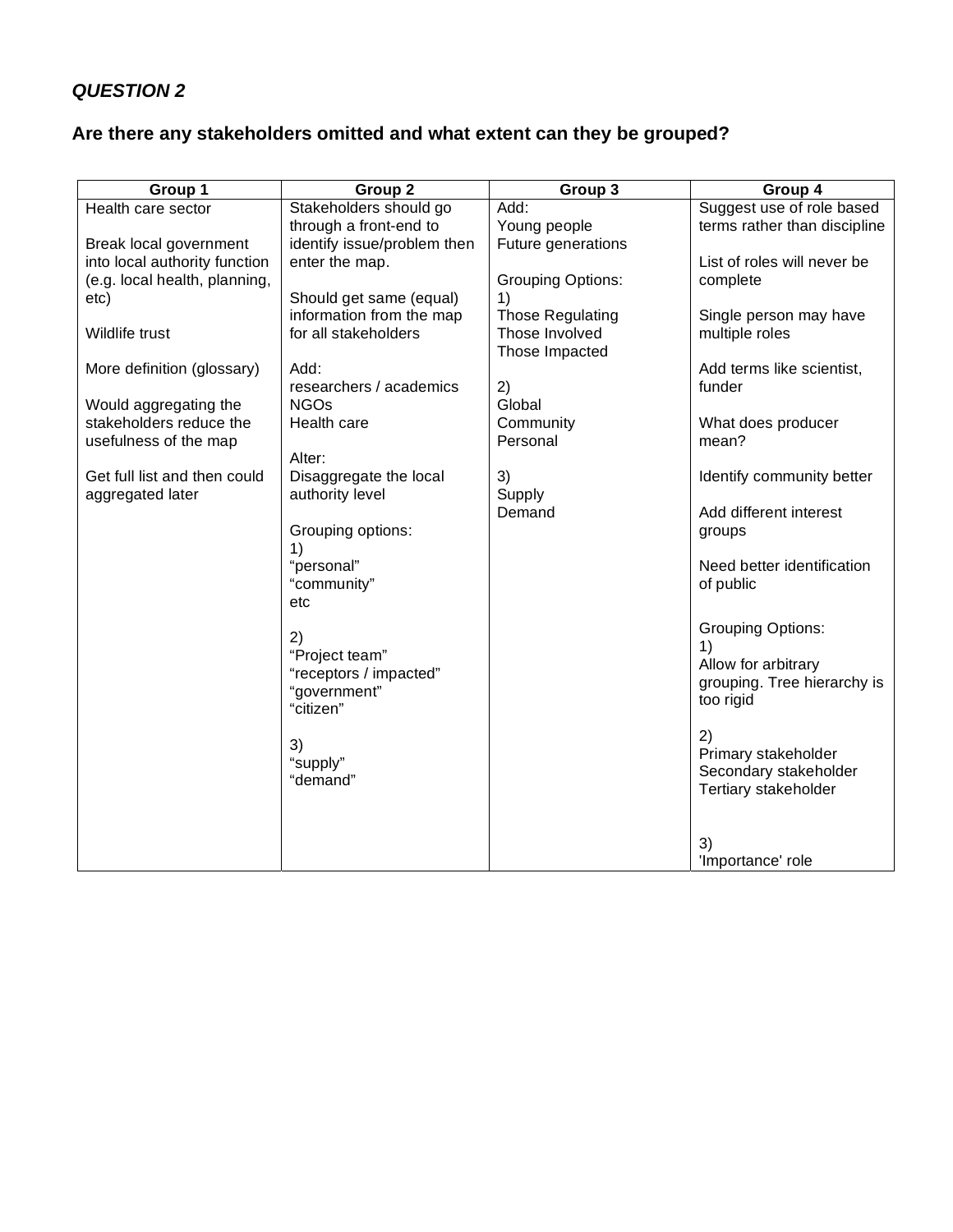## *QUESTION 3*

#### **What sustainability issues should be added or omitted?**

| Group 1                                     | Group 2                                    | Group 3                  | Group 4                 |
|---------------------------------------------|--------------------------------------------|--------------------------|-------------------------|
| Need to consider benefits                   | Show above urban issues -                  | Material level:          | Complex issue           |
| as well as cost.                            | but not grouped (see Q1)                   | Waste                    |                         |
|                                             |                                            | Extraction               | Let the issue determine |
| The cost and benefits                       | Users should be able to                    | Transport                | the category            |
| might impact on totally                     | update issues                              | Prefab                   |                         |
| different areas and in                      |                                            |                          | Do not force into rigid |
| different ways                              | Organisational heading                     | Building:                | categories              |
|                                             | confuses the scale and the                 | Recyclability            |                         |
| Could the organisational                    | component issues should                    | Transport                |                         |
| impacts (issues) be put<br>under the 3 main | be grouped under the<br>social heading.    | Remove embodied energy   |                         |
| headings? The 3                             |                                            | Urban development level: |                         |
| categories (dimensions)<br>might be Ok.     | Map to show benefits as<br>well as impacts | Wind                     |                         |
|                                             |                                            |                          |                         |

### *QUESTION 4*

## **What is the best option for visual mapping?**

| Group 1                   | Group 2                         | Group 3                                   | Group 4                |
|---------------------------|---------------------------------|-------------------------------------------|------------------------|
| If it is to be used as an | The purpose of the map is to    | Option one                                | Use option 1           |
| educational tool for      | categorise issues and for       | This option is more                       |                        |
| industry and outsiders it | visualising the complexity of   | organic though                            | Call it graph approach |
| is useful to see the      | connections and scope.          | stakeholders are                          | (not tree)             |
| linkages and processes.   |                                 | insufficiently represented.               |                        |
|                           | Lots of people can't read       |                                           | Consider hybridising   |
| A general preference for  | roadmaps - a visual picture is  | Also how is feedback                      | options one and two.   |
| concept one.              | a better approach.              | represented?                              |                        |
|                           |                                 |                                           | Use shape as well as   |
|                           | Use colour coding concepts      | What problem are we                       | colour                 |
|                           | for a simplified approach.      | trying to solve?                          |                        |
|                           | Convey information by way of    |                                           | Add thickness to       |
|                           | different sizes (link to impact | Option two                                | lines/arrows to show   |
|                           | size). Use symbols.             | Looks like a Rubic cube -<br>off putting. | relative value         |
|                           | Benchmarking for comparison     |                                           | Provide layers for     |
|                           |                                 | What happens to                           | thematic switching     |
|                           | How do we arrive at a "score"   | selections on the back                    |                        |
|                           | allowing comparisons for        | row? Corners have less                    | Develop icons          |
|                           | decisions.                      | connectivity.                             |                        |
|                           |                                 |                                           | Software:              |
|                           | Fact findings and beacons for   |                                           | <b>CURRENT: Using</b>  |
|                           | follow-up. Use the map to       |                                           | Director + Data Base   |
|                           | evaluate effect of change       |                                           | LATER: Use more        |
|                           | (e.g. cultural)                 |                                           | generic                |
|                           |                                 |                                           |                        |
|                           | Will Guidance be offered.       |                                           |                        |
|                           | Recommend tools to be used      |                                           |                        |
|                           | at each level.                  |                                           |                        |
|                           |                                 |                                           |                        |
|                           | Link the map to GIS and other   |                                           |                        |
|                           | mapping approaches.             |                                           |                        |
|                           |                                 |                                           |                        |